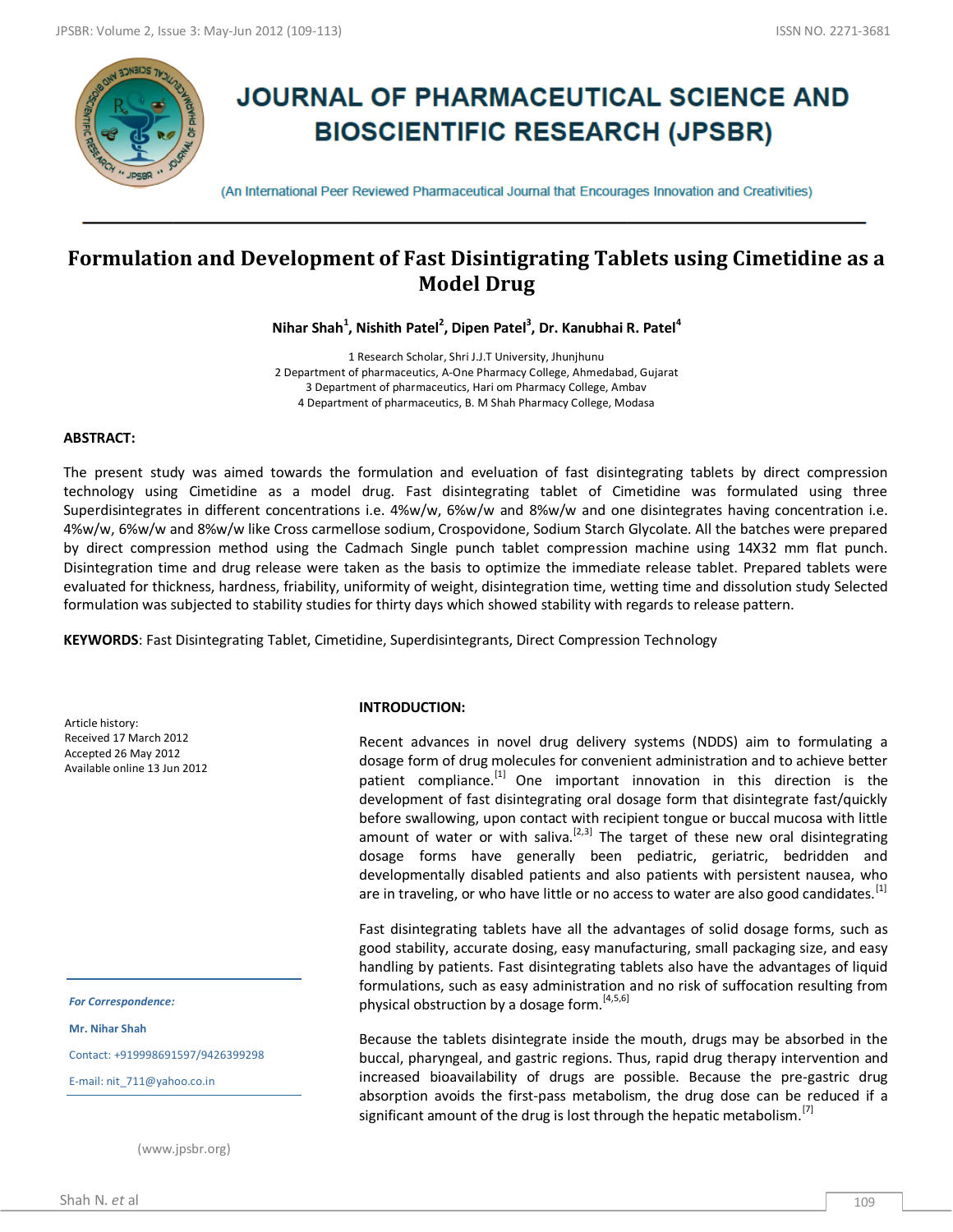Because FDTs dissolve or disintegrate in the patient's mouth, the drug will be partially dissolved in close proximity to the taste buds. After swallowing, there should be minimal or no residue in the mouth. A pleasant taste inside the mouth becomes critical for patient acceptance. Unless the drug is tasteless or does not have an undesirable taste, taste-masking techniques should be used. An ideal taste-masking technology should provide drugs without grittiness and with good mouth feel. The amount of taste-masking materials used in the dosage forms should be kept low to avoid excessive increase in tablet size. The taste-masking technology should also be compatible with FDT formulations. For example, if drug particles are coated to minimize unpleasant taste, the coating should not be broken during compression or dissolved during wet granulation. Taste masking of bitter tasting drugs is critical to the success of the FDT formulations.<sup>[1]</sup>

Because FDTs are designed to have a quick dissolution/disintegration time, the tablet porosity is usually maximized to ensure fast water absorption into the tablets. The key properties of the tablets are fast absorption or wetting of water into the tablets and disintegration of associated particles into individual components for fast dissolution. This requires that excipients should have high wettability, and the tablet structure should also have a highly porous network. Because the strength of a tablet is related to compression pressure, and porosity is inversely related to compression pressure, it is important to find the porosity that allows fast water absorption while maintaining high mechanical strength. In addition, low compression pressure

causes fast dissolving dosage forms to be soft, friable, and unsuitable for packaging in conventional blisters or bottles. A strategy to increase tablet mechanical strength without sacrificing tablet porosity or requiring a special packaging to handle fragile tablets should be provided.<sup>[1]</sup>H<sub>2</sub> receptor antagonist, Cimetidine occurs as a white to pale-yellow granular substance with a bitter taste and a sulfur-like odor.<sup>[8]</sup> It is widely prescribed in active duodenal ulcers, gastric ulcers, Zollinger-Ellison syndrome, gastro esophageal reflux disease, and erosive esophagitis. The recommended adult oral dosage of Cimetidine is 300 mg 4 time a day or 800 mg once daily. The effective treatment of erosive esophagitis requires administration of 300 mg of Cimetidine 4 times a day. [9,10,11,12] As we know Cimetidine is bitter in taste so to provide this drug in a more accessible and patient compliant form and to overcome such problems, in the present study it was decided to mask the bitter taste and formulate into a rapid disintegrating tablet. The physicochemical properties of Cimetidine are water soluble drug having plasma half life of 2 hrs, make it suitable candidate to formulate buccal disintegrating tablets.<sup>[13]</sup>

#### **MATERIALS AND METHODS**

#### **Materials**

Cimetidine, Crospovidone, Sodium, Starch Glycolate, Ac-Di-Sol, Aspartame were supplied by Aan Pharmaceuticals, Ahmedabad. All the ingredients received were of pharmaceutical grade and were used as received. Other materials and solvents used were of analytical grade.

| Ingredients (mg)           | $A-01$ | $A-02$ | $A-03$ | $A-04$                   | $A-05$ | $A-06$         | $A-07$ | $A-08$ | $A-09$         | $A-10$                   | $A-11$         | $A-12$                   | $A-13$                   |
|----------------------------|--------|--------|--------|--------------------------|--------|----------------|--------|--------|----------------|--------------------------|----------------|--------------------------|--------------------------|
| Cimetidine                 | 300    | 300    | 300    | 300                      | 300    | 300            | 300    | 300    | 300            | 300                      | 300            | 300                      | 300                      |
| Crospovidone XL<br>10      | 10     | 20     | 30     | ۰                        |        |                |        |        | $\overline{a}$ | 10                       | 10             | $\overline{\phantom{a}}$ | 10                       |
| Ac-Di-Sol                  |        |        |        | 10                       | 20     | 30             |        |        |                | $\overline{\phantom{0}}$ | 10             | 10                       | 10                       |
| Sodium Starch<br>Glycolate |        |        |        | $\overline{\phantom{a}}$ |        | $\blacksquare$ | 10     | 20     | 30             | 10                       | $\blacksquare$ | $10\,$                   | $\overline{\phantom{a}}$ |
| Avicel PH112               | 167.5  | 157.5  | 147.5  | 167.5                    | 167.5  | 147.5          | 167.5  | 157.5  | 147.5          | 165                      | 165            | 165                      | 165                      |
| Pineapple Flovour          | 5      | 5      | 5      | 5                        | 5      | 5              | 5      | 5      | 5              | 5                        | 5              | 5                        | 5                        |
| Aspartame                  | 5      | 5      | 5      | 5                        | 5      | 5              | 5      | 5      | 5              | 5                        | 5              | 5                        | 5                        |
| Aerosil                    | 10     | 10     | $10\,$ | 10                       | 10     | 10             | 10     | 10     | 10             | $\mathbf{1}$             | $\mathbf{1}$   | $\mathbf{1}$             | $\mathbf{1}$             |
| Magnesium<br>Stearate      | 2.5    | 2.5    | 2.5    | 2.5                      | 2.5    | 2.5            | 2.5    | 2.5    | 2.5            | 4                        | 4              | 4                        | 4                        |
| <b>Total Weight</b>        | 500    | 500    | 500    | 500                      | 500    | 500            | 500    | 500    | 500            | 500                      | 500            | 500                      | 500                      |

**Table.1** Formulation of fast disintegrating tablet of Cimetidine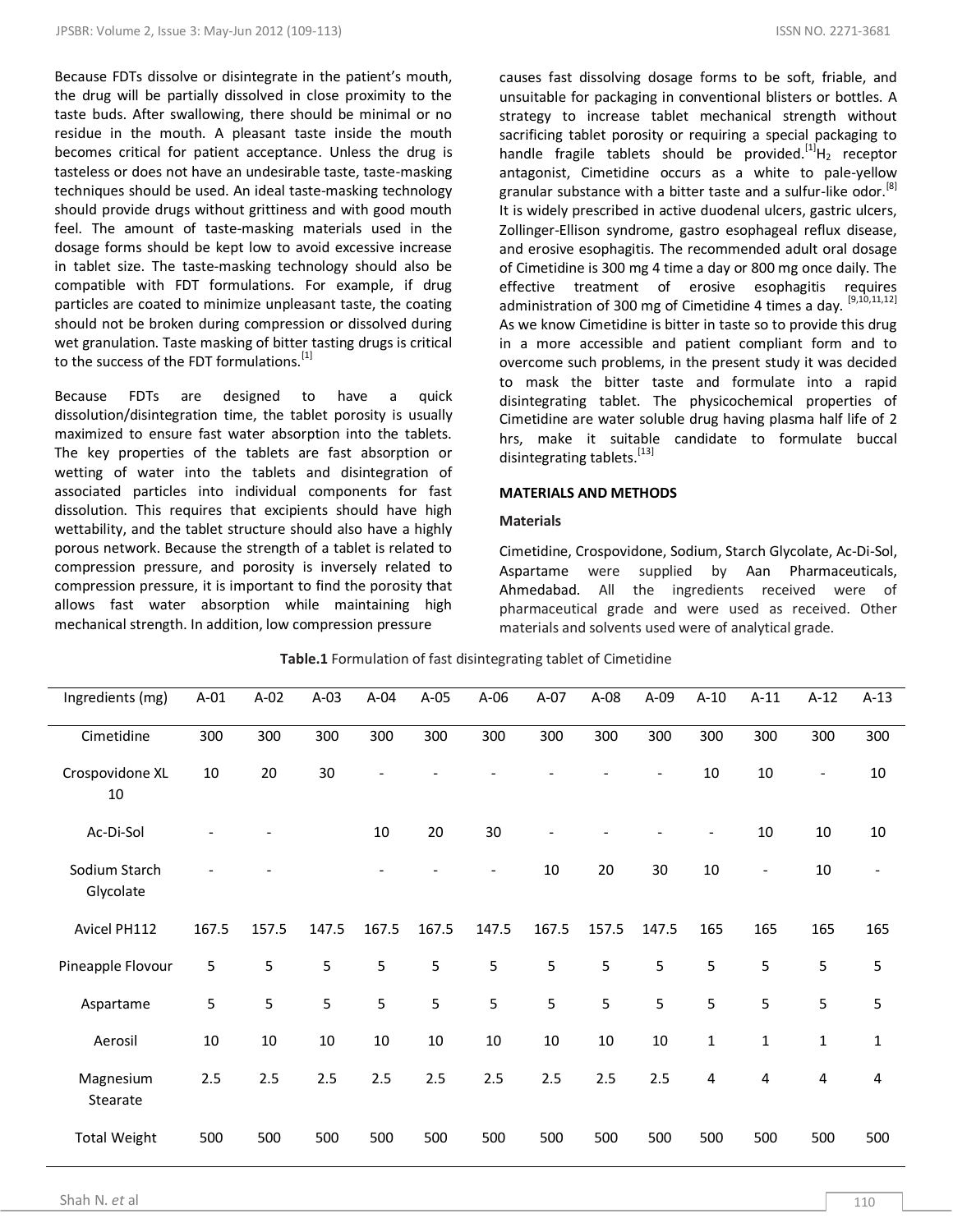**Table 2** Evaluation of blend properties of Cimetidine fast

| <b>BATCH NO</b> | B.D  | T.D  | H.R  | C.I   |
|-----------------|------|------|------|-------|
| A/01            | 0.47 | 0.57 | 1.20 | 16.12 |
| A/02            | 0.54 | 0.68 | 1.23 | 17.79 |
| A/03            | 0.52 | 0.67 | 1.26 | 20.49 |
| A/04            | 0.43 | 0.62 | 1.30 | 22.24 |
| A/05            | 0.50 | 0.69 | 1.27 | 17.81 |
| A/06            | 0.57 | 0.61 | 1.28 | 21.17 |
| A/07            | 0.49 | 0.52 | 1.21 | 20.89 |
| A/08            | 0.41 | 0.60 | 1.35 | 22.22 |
| A/09            | 0.46 | 0.55 | 1.32 | 22.28 |
| A/10            | 0.58 | 0.67 | 1.28 | 18.47 |
| A/11            | 0.46 | 0.43 | 1.1  | 12.29 |
| A/12            | 0.42 | 0.58 | 1.22 | 16.08 |
| A/13            | 0.51 | 0.66 | 1.17 | 11.40 |

#### **Methods**

# **Preparation of Tablet**

Fast disintegrating tablets of Cimetidine was prepared according to Table No 1. All the excipients without magnesium stearate and Aerosil were mixed uniformly followed by addition of magnesium stearate and Aerosil $[14]$ . The prepared powder blend was evaluated for various parameters like bulk density, tapped density, angle of repose, compressibility index and Hausner ratio (Table 2). After evaluation of powder blend the tablets were compressed with Cadmach single punch compression machine using 12 mm flat faced punches.

#### **Evaluation of Tablet**

All the tablets were evaluated for different parameters as thickness, hardness, friability, uniformity of weight, disintegration time, wetting time, drug content and in vitro dissolution study (Table 3).

**Thickness:** Thickness of tablets was determined using Vernier caliper. Five tablets from each batch were used and an average value was calculated.

**Hardness:** For each formulation, the hardness of 6 tablets was determined using the Monsanto hardness tester (Cadmach).

**Friability**: Twenty tablets were weight and placed in the Roche friabilator and apparatus was rotated, after revolution the tablets were dusted and weighed.

**Uniformity of weight:** Twenty tablets were randomly selected from each batch individually weighed, the average weight and standard deviation of 20 tablets was calculated.<sup>[15,16,17]</sup>

**Table 3:** Evaluation of Cimetidine fast disintegrating tablets

| <b>Batch</b><br>No. | Avg.<br>weight<br>(mg) | Avg.<br><b>Thickness</b><br>(mm) | Avg.<br><b>Hardness</b><br>(N) | Disintegration<br><b>Time</b><br>(Secs) | %<br>Assay<br>(W/W) | %<br>Friability |
|---------------------|------------------------|----------------------------------|--------------------------------|-----------------------------------------|---------------------|-----------------|
| A/01                | 500.12                 | 5.79                             | 80.50                          | $40 - 45$                               | 99.57               | 0.60            |
| A/02                | 500.49                 | 5.30                             | 90.10                          | $32 - 35$                               | 99.48               | 0.87            |
| A/03                | 500.34                 | 5.12                             | 85.70                          | $37 - 42$                               | 99.19               | 0.57            |
| A/04                | 502.80                 | 5.43                             | 80.10                          | $40 - 43$                               | 100.20              | 0.78            |
| A/05                | 502.30                 | 5.45                             | 83.70                          | 30-37                                   | 99.70               | 0.46            |
| A/06                | 502.12                 | 5.42                             | 80.60                          | $35 - 42$                               | 99.50               | 0.38            |
| A/07                | 501.62                 | 5.80                             | 82.50                          | 43-48                                   | 99.63               | 0.54            |
| A/08                | 501.34                 | 5.78                             | 90.90                          | 35-40                                   | 99.99               | 0.68            |
| A/09                | 503.49                 | 5.94                             | 75.50                          | $32 - 40$                               | 99.87               | 0.76            |
| A/10                | 501.12                 | 5.43                             | 80.78                          | $25 - 30$                               | 99.39               | 0.37            |
| A/11                | 500.15                 | 5.14                             | 80.20                          | $22 - 25$                               | 99.98               | 0.25            |
| A/12                | 501.71                 | 5.47                             | 80.40                          | 28-32                                   | 99.78               | 0.33            |
| A/13                | 501.43                 | 5.50                             | 80.20                          | $22 - 28$                               | 100.05              | 0.31            |

**Disintegration test:** The *in vitro* disintegration studies were carried out using Digital Tablet Disintegration Test Apparatus (Veego). One tablet was placed in each of the six tubes of the basket assembly and disk was added to each tube. This assembly was then suspended in one-liter beaker containing water maintained at 37±2 0C. The basket was then moved up and down through a distance of 5 to 6 cm. at a frequency of 28 to 32 cycles per minutes. The time required for complete disintegration of the tablet was recorded [18].

**Dissolution Studies:** The release rate of Cimetidine from fast disintegrating tablets was determined using IP Dissolution Test Apparatus Type II (basket type). Tablets were placed in a dry basket at the beginning of each test. Lower the basket in the dissolution medium and apparatus was run at 50 rpm, The dissolution test was performed using 900 ml of 0.1 M HCL, at 37± 0.50C and 50 rpm. Ten-milliliter aliquots were withdrawn at time intervals of five minute. This was maintained at same temperature, was added to the bulk. The samples were filtered through Whatman filter paper no. 41. Absorbance of these solutions was measured at 343 nm using UV spectrophotometer Shimadzu 1700. Cumulative percentage drug release was calculated using an equation obtained from a standard curve [19].

## **RESULTS AND DISCUSSIONS**

# **Evaluation of Blend Properties**

Bulk densities of various formulations were found in between 0.41- 0.57 g/cm3. CI values varied from 16% to 22%. From these values it was evident that all these blends had excellent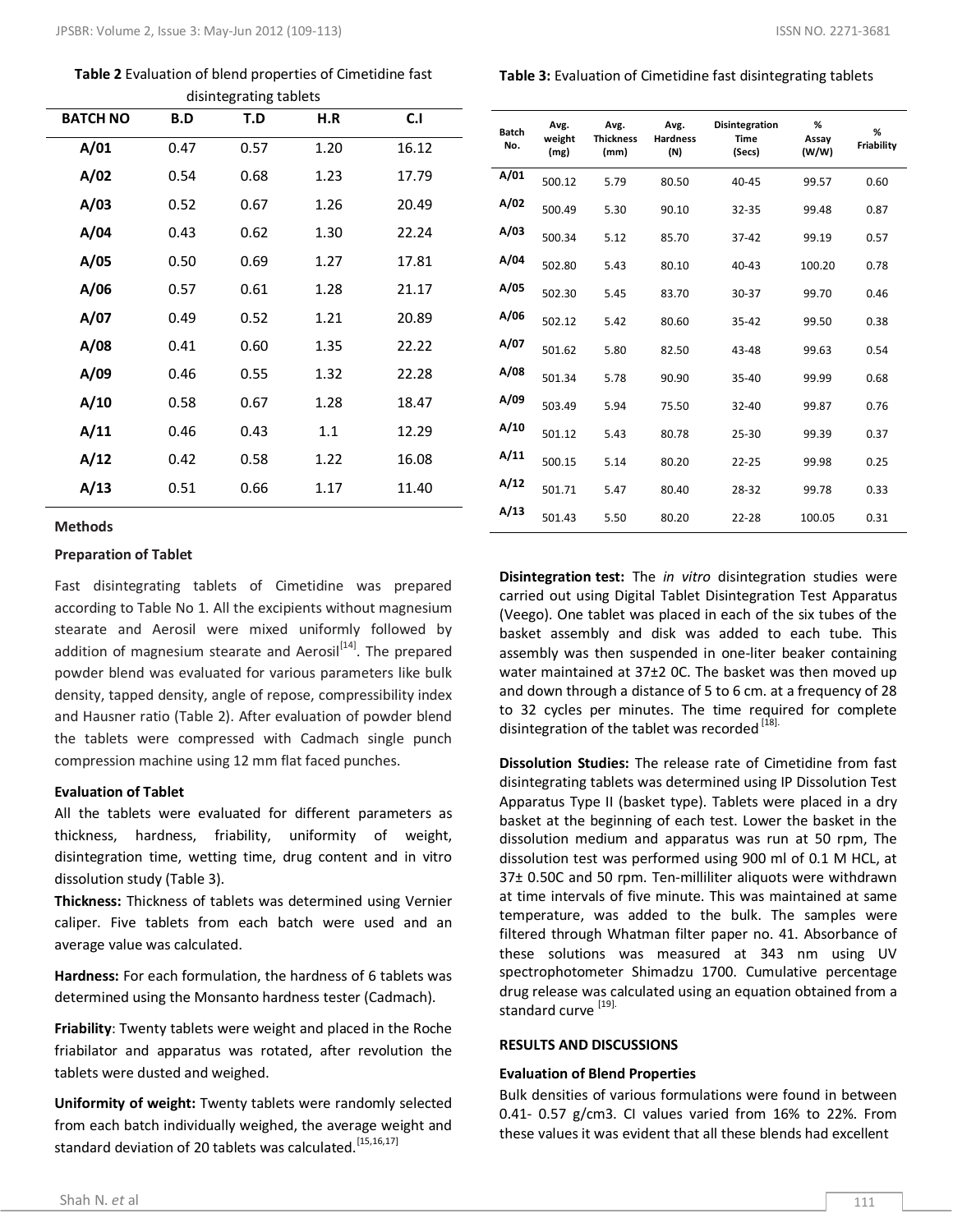flow properties. All the formulation shows the good blend properties for direct compression and hence tablets were prepared by using direct compression technology.

# **Evaluation of Rapidly Disintegrating Tablet**

**Tablet Thickness:** Thickness values for of all tablets were in the range of 5.13-5.94 mm.

**Uniformity of Weight:** Weight variation values for prepared tablets were found within the specifications of I.P Limit.

**Hardness:** The hardness was uniformly maintained and it was found to be within 3-3.5 Kg/cm2.

**Friability:** Percent friability was less than 1% in the entire formulations and the values obtained lies within 0.394 to 0.525.

# **Disintegration test:**

Among CIMETIDINE FDTs prepared using 2%, 4% and 6% Crospovidone XL 10, CIMETIDINE FDTs containing 4% Crospovidone XL 10 shows the faster disintegration time (32- 35 Secs) and % drug release (78.3 % in 15 mins).

Among CIMETIDINE FDTs prepared using 2%, 4% and 6% Croscarmellose sodium, CIMETIDINE FDTs containing 4% Croscarmellose sodium shows the faster disintegration time(30-37 Secs) and % drug release (84.6 % in 15mins).

Among CIMETIDINE FDTs prepared using 2%, 4% and 6% Sodium starch Glycolate, CIMETIDINE FDTs containing 6% Sodium starch Glycolate shows the faster disintegration time (32-40 Secs) and % drug release (91.2 % in 15 mins).

Among CIMETIDINE FDTs prepared using different amount of Croscarmellose sodium, Crospovidone XL 10, Sodium starch Glycolate, , CIMETIDINE FDTs containing 2% Croscarmellose sodium and Crospovidone XL 10 shows the faster disintegration time (22-25 Secs) and % drug release (100.8 % in 15mins) as compared to other superdisintegrating agents. The decreasing order of superdisintegrating agents in term of disintegration time was as follows:

# **Croscarmellose sodium > Crospovidone XL 10 > Sodium starch Glycolate**

The increasing order of superdisintegrating agents in term of % drug release was as follows:

# **Croscarmellose sodium > Sodium starch Glycolate > Crospovidone XL 10**

When CIMETIDINE FDTs prepared using optimum concentration of both superdisintegrating agents, there was increased in disintegration time and increased in % drug release, so addition of two different superdisintegrating agents in one batch was shows effective results as compared to using one superdisintegrating agents in individual batch.



# **Figure 13** In-vitro Dissolution Study

# **CONCLUSION**

From the above result it was concluded that for the preparation of CIMETIDINE FDTs, the combination of two different superdisintegrating agents were used to achieve maximum % Drug release and minimum Disintegration time

But the higher concentration of superdisintegrating agents in some batches was ineffective for the preparation of FDTs of CIMETIDINE.

Finally Crospovidone XL 10 and Croscarmellose sodium shows the better results as compared to the other superdisintegrating agents for the praparation of CIMETIDINE FDTs.

So, Fast disintegrating tablet of antipyretic, analgesic & inflammatory drug CIMETIDINE is prepared by wet granulation method. FDTs emerged from the desire to provide patient with more conventional means of taking their medication*.* It is difficult for many patients to swallow tablets and hard gelatin capsules. Hence they do not comply with prescription, which results in high incidence of non-compliance and ineffective therapy. Particularly the difficulty is experienced by pediatric and geriatric patients. Such problems can be resolved by means of Fast Disintegrating Tablet. Tablets prepared by DCPT040 used as an analgesic to relieve minor aches and pains, as an antipyretic to reduce fever, and antiinflammatory.